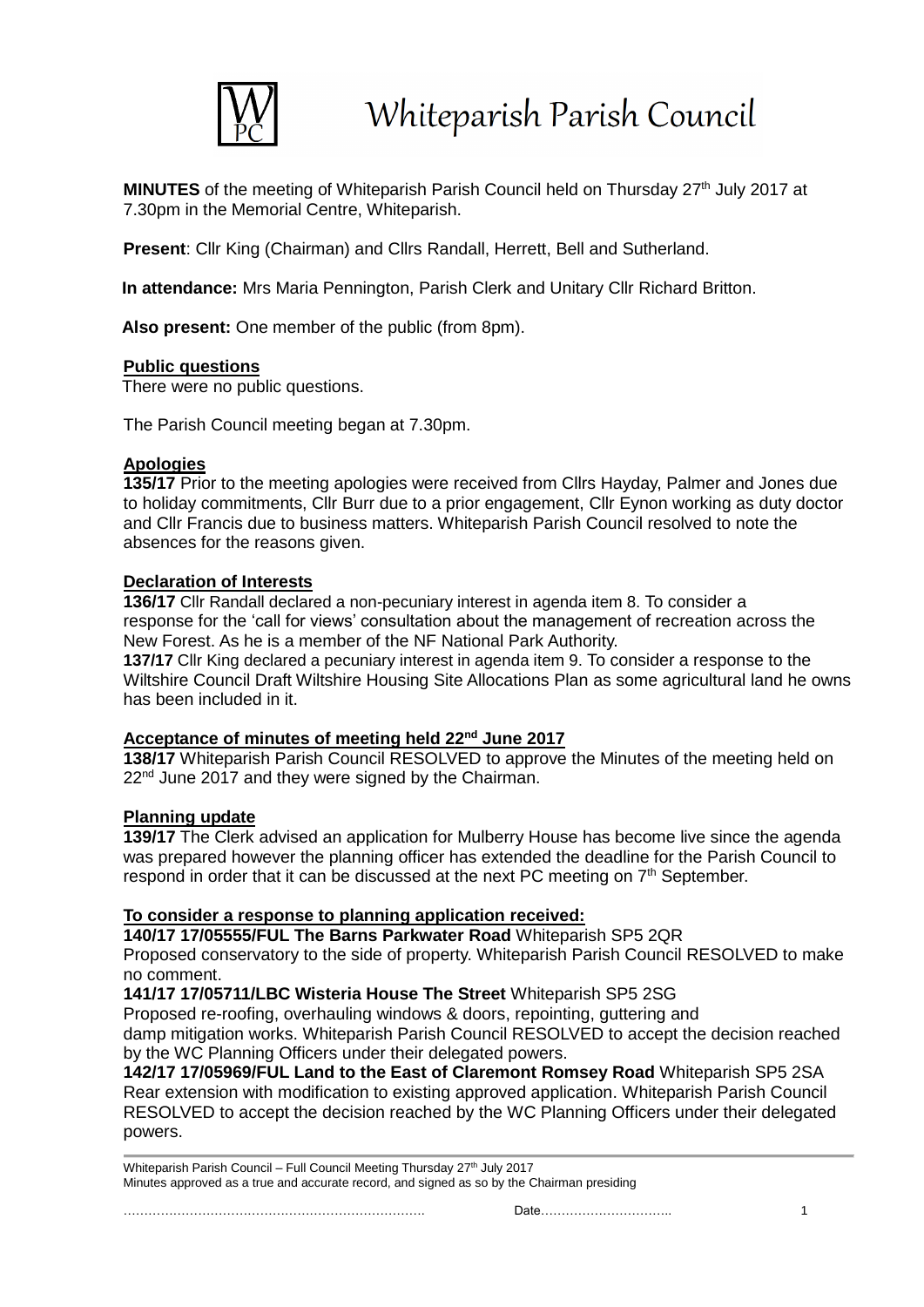# **143/17 17/06344/FUL Lavender Cottage Clay Street** Whiteparish SP5 2ST

Single storey rear extension and alterations and front porch with canopy. Whiteparish Parish Council RESOLVED to accept the decision reached by the WC Planning Officers under their delegated powers.

# **To approve accounts for payment and to record the bank balances**

**144/17** Whiteparish Parish Council RESOLVED to approve the payments as listed in the following schedule and to record the bank balances.

#### **SCHEDULE OF PAYMENTS FOR APPROVAL**

| <b>PAYABLE TO</b>         | <b>AMOUNT</b> | <b>VAT</b>        | <b>TOTAL</b> | <b>DETAIL</b>                           |
|---------------------------|---------------|-------------------|--------------|-----------------------------------------|
| Mrs M Pennington          | 46.40         | 0.00 <sub>1</sub> | 46.40        | Reimbursement for office administration |
| Mrs M Pennington          | 988.80        | 0.00 <sub>1</sub> | 988.80       | Remuneration                            |
| Ludus Leisure Limited     | 5,454.00      | 1,090.80          | 6.544.80     | New roundabout & zig zag track          |
| <b>Bawden Contracting</b> | 858.15        | 171.63            | 1,029.78     | Grounds maintenance                     |
| Services Ltd.             |               |                   |              |                                         |

- Community Account Balance 27.07.17 £52,386.89
- Business Reserve 27.07.17 £24,320.80
- Conservation 27.07.17 £185.20

# **To discuss the possible replacement of the skate park**

**145/17** The Chairman deferred this item until the member of the public arrived.

#### **To consider a response for the 'call for views' consultation about the management of recreation across the New Forest**

**146/17** After a discussion Whiteparish Parish Council expresses its concerns regarding the present and future recreation on the NP. Conservation and protecting habitat and animals must be a priority.

8pm Member of the public arrives.

# **To discuss the possible replacement of the skate park**

**147/17** Mrs Sarah Skeates, a resident of Whiteparish, gave a presentation on the village having a new skatepark, the current skatepark is nearing the end of its specified performance requirements. Mrs Skeates advised the majority of funding would be sourced from grant aiding bodies. After a discussion Mrs Skeates was advised to approach the Memorial Trust for their support.

#### **To consider a response to the Wiltshire Council Draft Wiltshire Housing Site Allocations Plan**

**148/17** It was agreed for the Clerk to collate a report regarding the discrepancies which will be presented for consideration at the next PC meeting.

# **Rights of Way update**

**149/17, 130/17, 111/17** The Clerk reported that a preliminary date has been set of Monday 18<sup>th</sup> September to begin installing 4 new kissing gates on path 5.

**150/17** It was reported the public footpath sign is down at ROW 10, Blaxwell Lane. Clerk to contact WC RoW.

Whiteparish Parish Council – Full Council Meeting Thursday 27<sup>th</sup> July 2017 Minutes approved as a true and accurate record, and signed as so by the Chairman presiding

………………………………………………………………. Date………………………….. 2